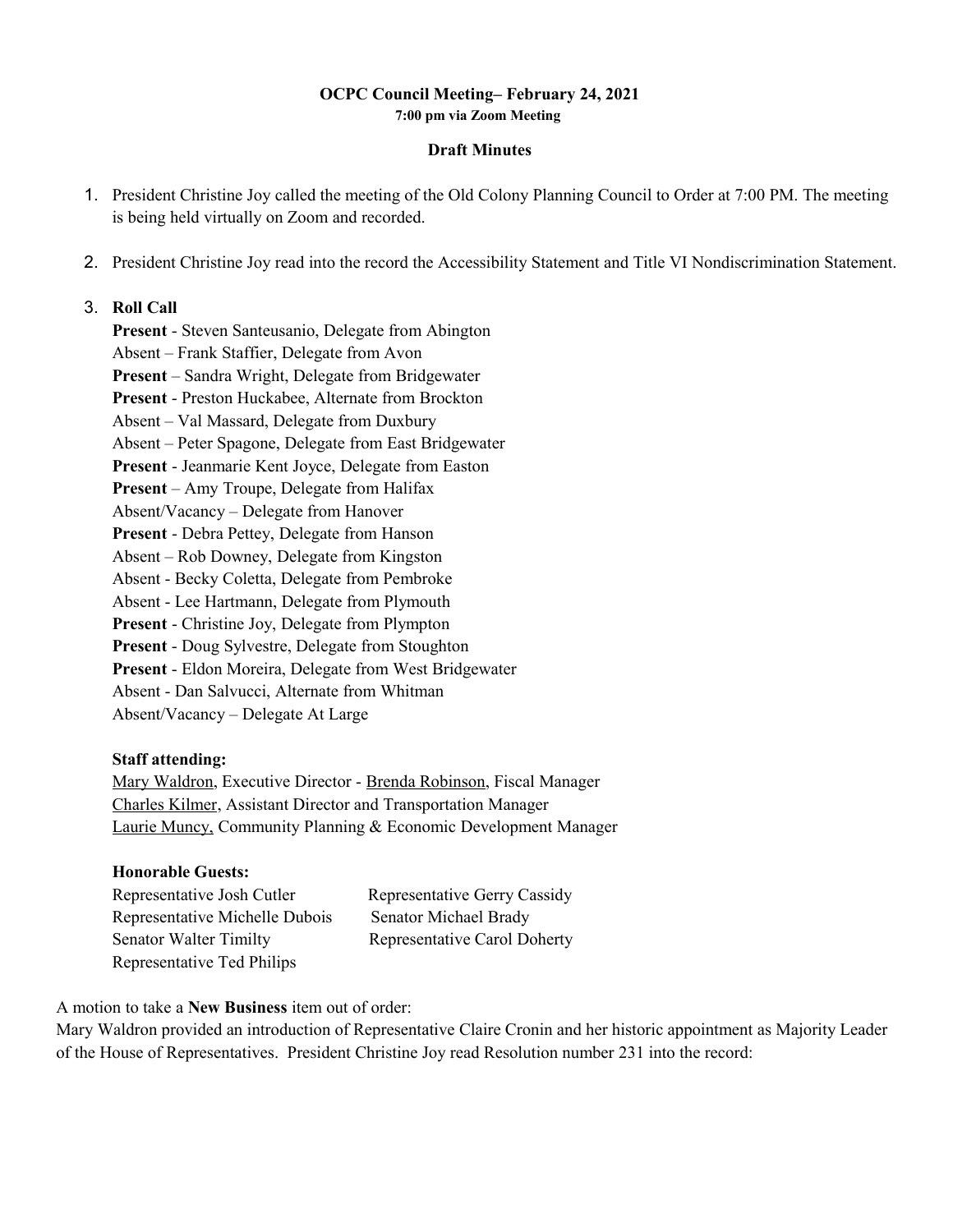## *OLD COLONY PLANNING COUNCIL RESOLUTION NUMBER TWO HUNDRED AND THIRTY-ONE*

## **RESOLUTION OF THE OLD COLONY PLANNING COUNCIL ACKNOWLEDGING THE HISTORIC APPOINTMENT OF REPRESENTATIVE CLAIRE CRONIN AS MAJORITY LEADER**

*WHEREAS, The Old Colony Planning Council was established by Chapter 332 of the Acts of the General Court of the Commonwealth of Massachusetts in 1967, and encompasses 17 Communities and through the Area Agency on Aging and additional 6 communities; and*

*WHEREAS, The Old Colony Planning Council has an effective and dedicated legislative delegation of State Senators and State Representatives representing those communities: and*

*WHEREAS, The Representative from Easton and Brockton, Claire D. Cronin was elected to the Massachusetts House of Representatives, the Eleventh Plymouth District; and*

*WHEREAS, Representative Cronin is a graduate of Brockton High School '78, Stonehill College and Suffolk University Law School and admitted to the Massachusetts bar and admitted to practice in U.S. District Court and the U.S. Supreme Court; and*

*WHERAS, Representative Cronin has been appointed as the first woman Chair of the Joint Judiciary Committee, and in February 2021 became the first woman to serve as Majority Leader, the second highest position in the Massachusetts House of Representatives; and* 

*WHEREAS, Speaker of the House, Ronald Mariano pleaded to have his leadership team reflect the growing diversity in the House of Representatives and said that Representative Cronin's record of getting things done using her sharp intellect and deep policy knowledge, and to the methodical way she respectfully engages members; and* 

*WHEREAS, Representative Cronin authorized the House criminal justice reform bill and was the lead negotiator during the conference committee: and*

*WHEREAS, Leader Cronin is proud of her local and regional efforts and approaches her job as being a work horse more than a show horse. She served on the board of Old Colony YMCA in Brockton and was also a member of the Foundation for Excellence in Education in Easton (FEEE), a non-profit organization that supports the students of the Easton Public Schools by raising funds for state-of-the art technology and innovative grants.* 

*NOW, THEREFORE, BE IT RESOLVED that the Old Colony Planning Council formally celebrates Representative Claire Cronin's historic appointment as Majority Leader.*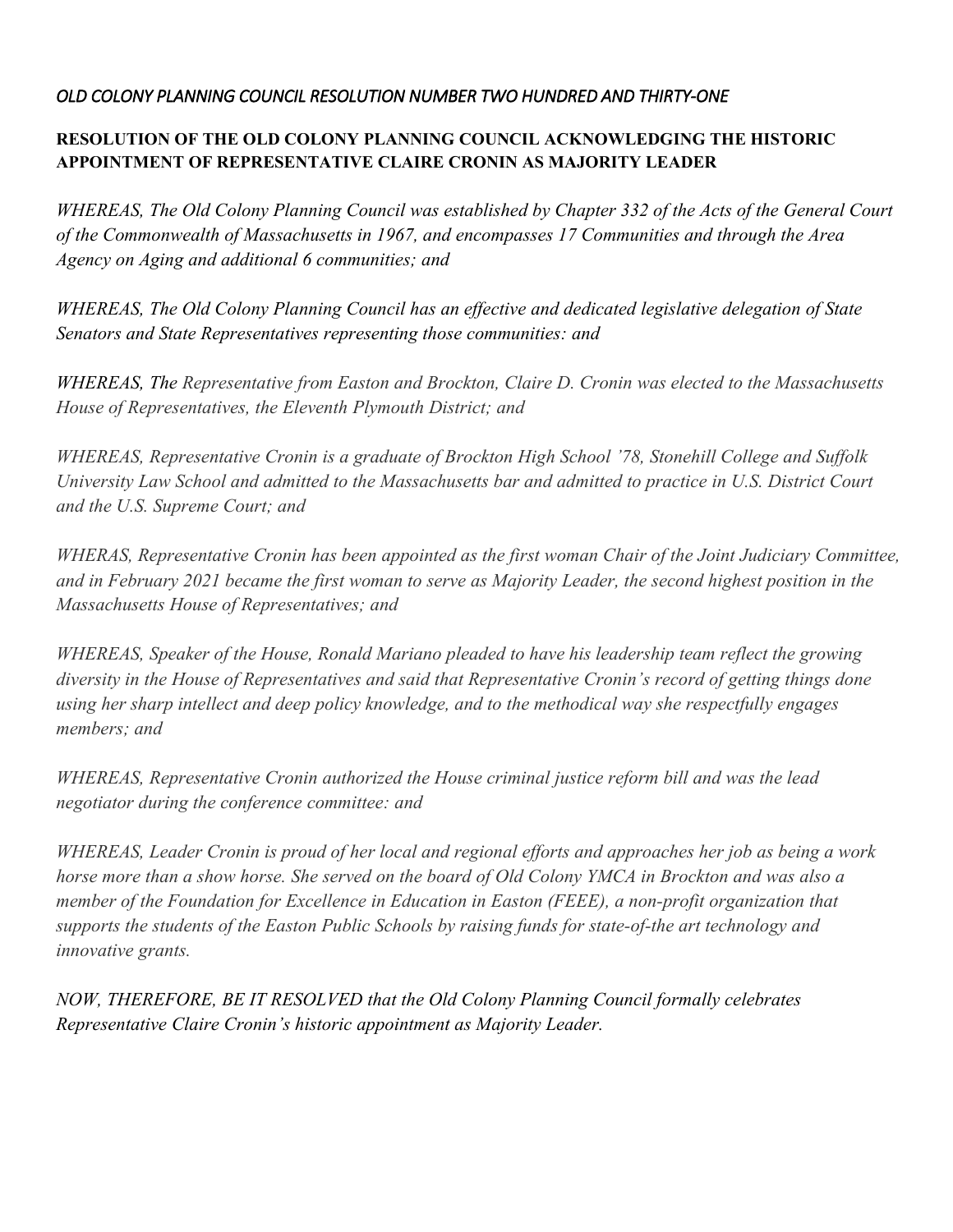*CERTIFICATION: I hereby certify that the above Resolution was adopted by the Old Colony Planning Council, comprised of official representatives of the seventeen member communities of the District on the date written above, at which a quorum was present.*

*IN WITNESS WHEREOF, I have hereunto affixed my name as Secretary of the Old Colony Planning Council.* Sandra Wright

### *Sandra Wright, Secretary*

Members of the Legislature provided warm comments to the Leader and President Joy

Eldon Moreira made a motion to accept the Resolution and send a copy of it to Representative Cronin, seconded by Jeanmarie Kent Joyce.

Roll Call Accept - Steven Santeusanio Accept – Sandra Wright Accept - Preston Huckabee Accept - Jeanmarie Kent Joyce Accept – Amy Troup Accept - Debra Pettey Accept - Christine Joy Accept - Doug Sylvestre Accept - Eldon Moreira *Resolution honoring Leader Cronin was unanimously accepted.*

### 4. **Accepting of Minutes of January 27 Council meeting.**

Motion by Sandra Wright to accept the January 27 2021 minutes, seconded by Steven Santeusanio Roll Call

Accept - Steven Santeusanio Accept – Sandra Wright Accept - Preston Huckabee Accept - Jeanmarie Kent Joyce Abstain – Amy Troup Accept - Debra Pettey Accept - Christine Joy Accept - Doug Sylvestre Accept - Eldon Moreira

### *Minutes unanimously accepted*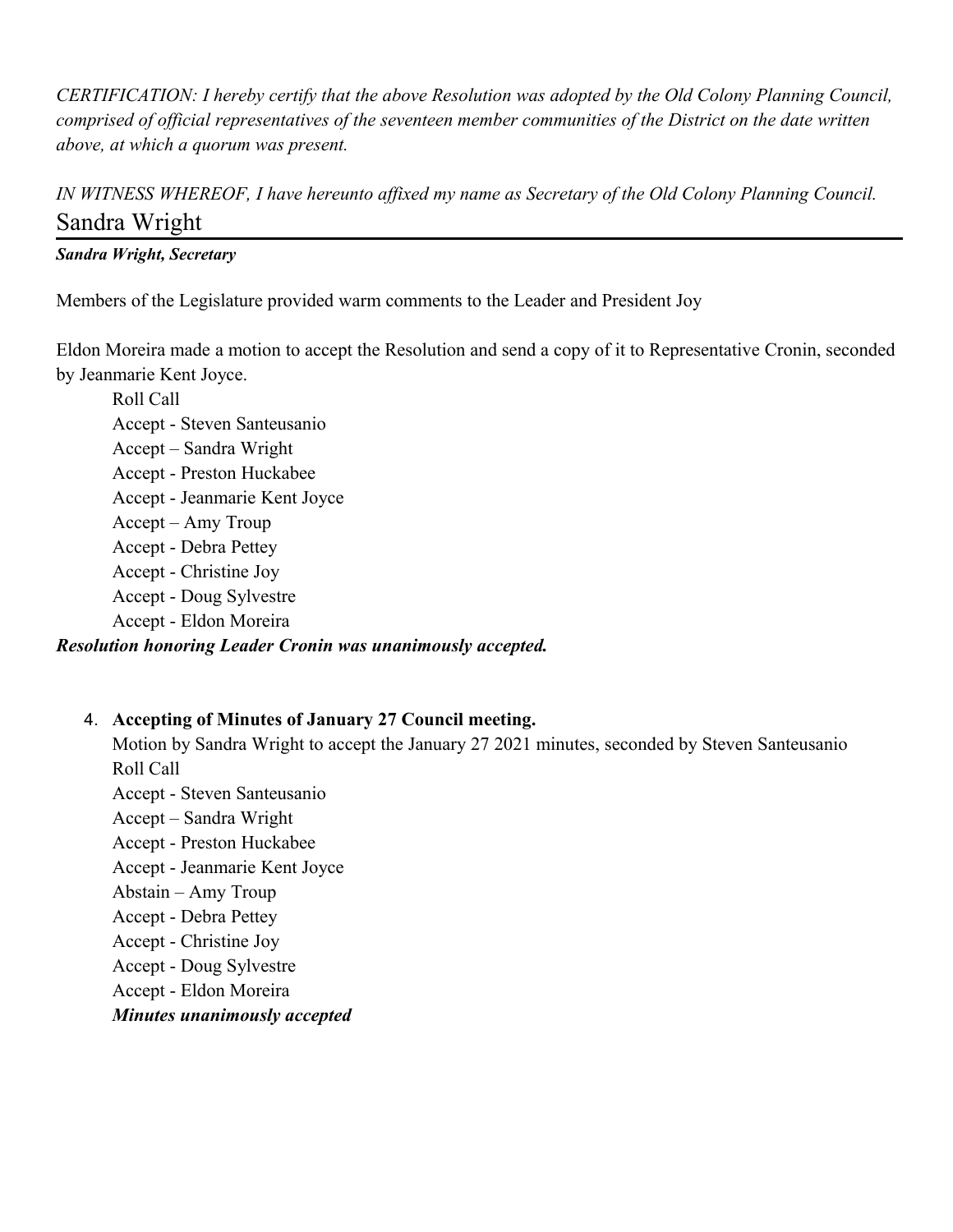5. **Financial Report** for January 2021 given by Fiscal Manager Brenda Robinson. Brenda Robinson presented the following:

**Statement of Expenditures Report** shows total expenses for the month of \$117,806.28 - One Hundred Seventeen Thousand, Eight Hundred Six dollars and Twenty-Eight Cents.

**Cash Position Report** shows Income for the month of \$138,409.45 – One Hundred Thirty-Eight Thousand, Four Hundred Nine Dollars and Forty-Five Cents.

Disbursements for the month of \$167,148.27 – One Hundred Sixty-Seven Thousand, One Hundred Forty-Eight Dollars and Twenty-Seven Cents.

The Total cash available at months end was \$1,275,548.36 - One Million Two Hundred Seventy-Five Thousand, Five Hundred Forty-Eight dollars and Thirty-Six Cents.

OPEB Account had a LOSS of \$3,288.51 – Three Thousand Two Hundred Eighty-Eight Dollars and Fifty-One Cents. Bringing the ending balance in the OPEB account to \$797,647.61 – Seven Hundred Ninety-Seven Thousand, Six Hundred Forty Seven Dollars and Sixty-One Cents.

**Budget Resources Report**: Total receipts for the month were \$138,409.45 – One Hundred Thirty-Eight Thousand, Four Hundred Nine Dollars and Forty-Five Cents (found on page two of Budget Resources Report). This brings the total cumulative receipts for this fiscal year to \$2,112,753.47 – Two Million, One Hundred Twelve Thousand, Seven Hundred Fifty-Three Dollars and Forty-Seven Cents. If you look to the right of the Cumulative Total Receipts at the small square that says Cross Check Balance, you will see that each line is coded in a different color. Those colors connect to the various sections in the upper areas of the Budget Resources details, so you can see which areas the receipts connect to. For example: The orange line total of 391,177.08 was received in the top area "Income From Programs Included in The FY21 Budget".

**AAA Report** – Pass through funds in the Top graph shows total Cumulative Billings as of this report at \$1,734,631 One Million, Seven Hundred Thirty-Four Thousand, Six Hundred Thirty-One Dollars. This brings the Fund Balance Carryover from FY20 to FY22 to a total of \$795,742 Seven Hundred Ninety-Five Thousand Seven Hundred and Forty Two Dollars

The Middle Graph for Ombudsman and Admin funds show Cumulative Total Billings to date of \$308,752 Three Hundred Eight Thousand Seven Hundred and Fifty-Two Dollars. Bringing the Grant Balance Carryover from FY20 to FY21 to a total of \$114,521 One Hundred Fourteen Thousand, Five Hundred Twenty-One Dollars.

There is a new area on this report at the bottom of the page for Allocated Volunteer Transportation Funds Account details. This account had a starting balance at the beginning of January of \$189,781.76 One Hundred Eighty-Nine, Seven Hundred Eighty-Two Dollars and Seventy-Six Cents. There were no donations received in January. Payments to Volunteers in January was a total of 1281.70 One Thousand Two Hundred Eighty-One Dollars and Seventy Cents. This brings the balance in the Volunteer Transportation Account at the end of January to \$188,500.06 One Hundred Eighty-Eight Thousand Five Hundred Dollars and Six Cents.

### **ROM January 2021 Statement and Activity:**

Balance at the beginning of January was: \$179,882.74 One Hundred Seventy-Nine Thousand, Eight Hundred Eighty-Two Dollars and Seventy-Four Cents.

January Receipts were: \$5,850.00 - Five Thousand Eight Hundred and Fifty Dollars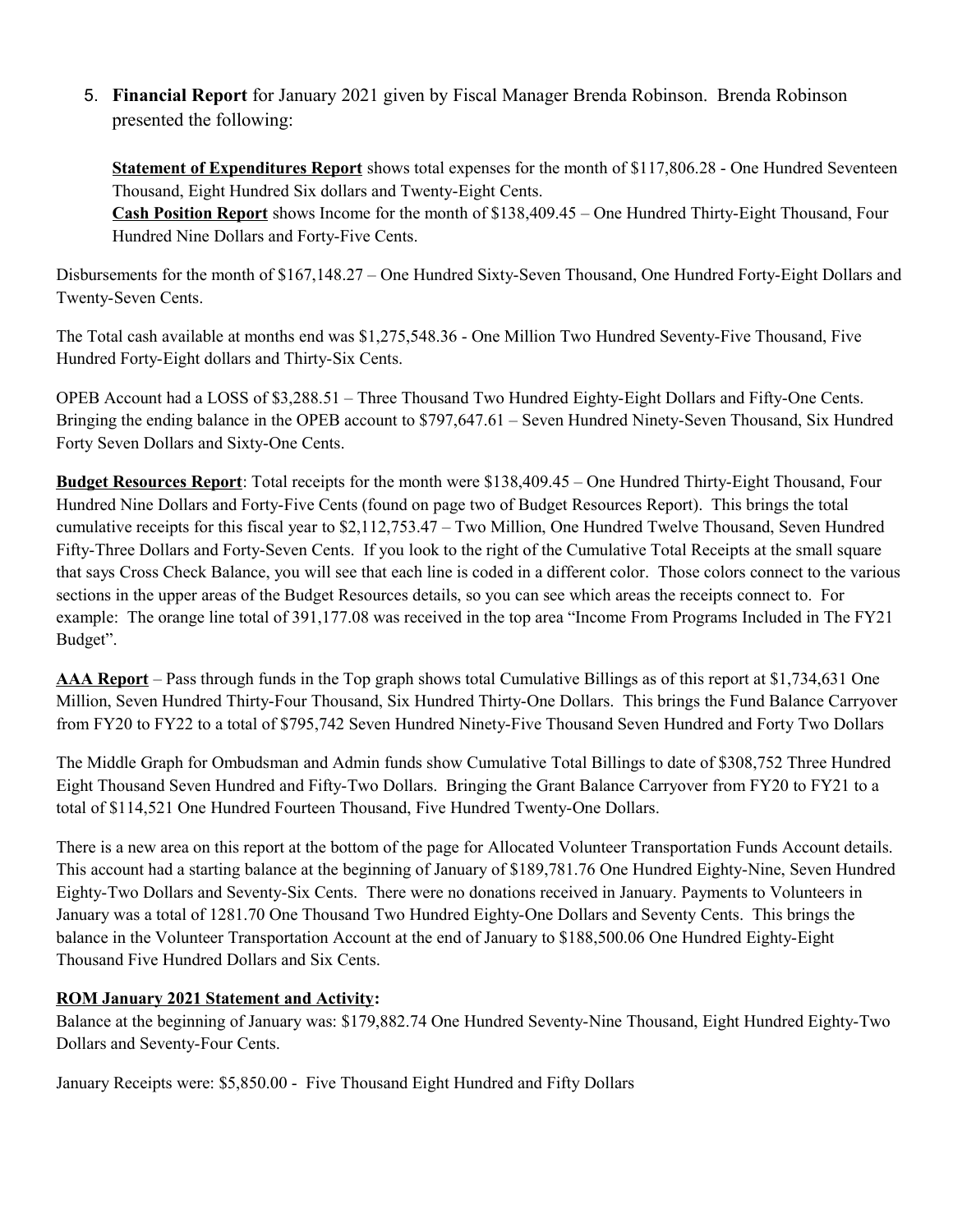Bringing Total ROM FY21 Receipts to \$40,950 Forty Thousand Nine Hundred Fifty Dollars.

 January Expenses were: \$5,559.67 – Five Thousand Five Hundred Fifty-Nine Dollars and Sixty-Seven Cents. Bringing Total ROM Expenses FY21 to \$49,919.99 – Forty-Nine Thousand Nine Hundred Nineteen Dollars and Ninety-Nine Cents

The ending balance in the ROM Bank Account in January was: \$181,309.79 One Hundred Eighty-One Thousand Three Hundred Nine Dollars and Seventy-Nine Cents.

6 Updated Budget Report - Expenditures through End of January: Changes have occurred due to new hires. Overhead Increased to 109.35% (amount not known at time of original budget projection). Changes overall due to actual expenses occurring, creating the ability to calculate more accurate projections based on trends averages.

# **Accepting of the Finance Report**

Motion to Accept was made by Preston Huckabee, seconded by Deb Pettey. Roll Call Accept - Steven Santeusanio Accept – Sandra Wright Accept - Preston Huckabee Accept - Jeanmarie Kent Joyce Accept – Amy Troup Accept - Debra Pettey Accept - Christine Joy Accept - Doug Sylvestre Accept - Eldon Moreira

# *Finance Report unanimously accepted.*

- 6. Staff Report:
- Mary Waldron reviewed the written staff report sent along to the members. Mary highlighted various aspects of the staff report.
- 7. Regional Clearinghouse Reviews Certificates:

# EEA #16325 – Red Mill Road Water Treatment Plant (Easton)

The site selected for the proposed water treatment plan (WTP) is an undeveloped, wooded area located at 12 Red Mill Road, Easton, MA. The project consists of the construction of a WTP, including utility work near Well Station 3 and a new generator at Well Station 5; a residual management lagoon system; and minor modifications to interior piping at Well Stations 3,5, and 7.

# EEA #16328 – Downtown/Trout Brook Redevelopment Plan (Brockton)

The boundary of the redevelopment area includes the CSX property, which is a former railyard for freight rail, and surrounding properties. The area is bisected by Trout Brook. This redevelopment area is directly adjacent to Downtown Brockton and is generally located between the MBTA Commuter Rail Tracks on the west and Parker Street on the east.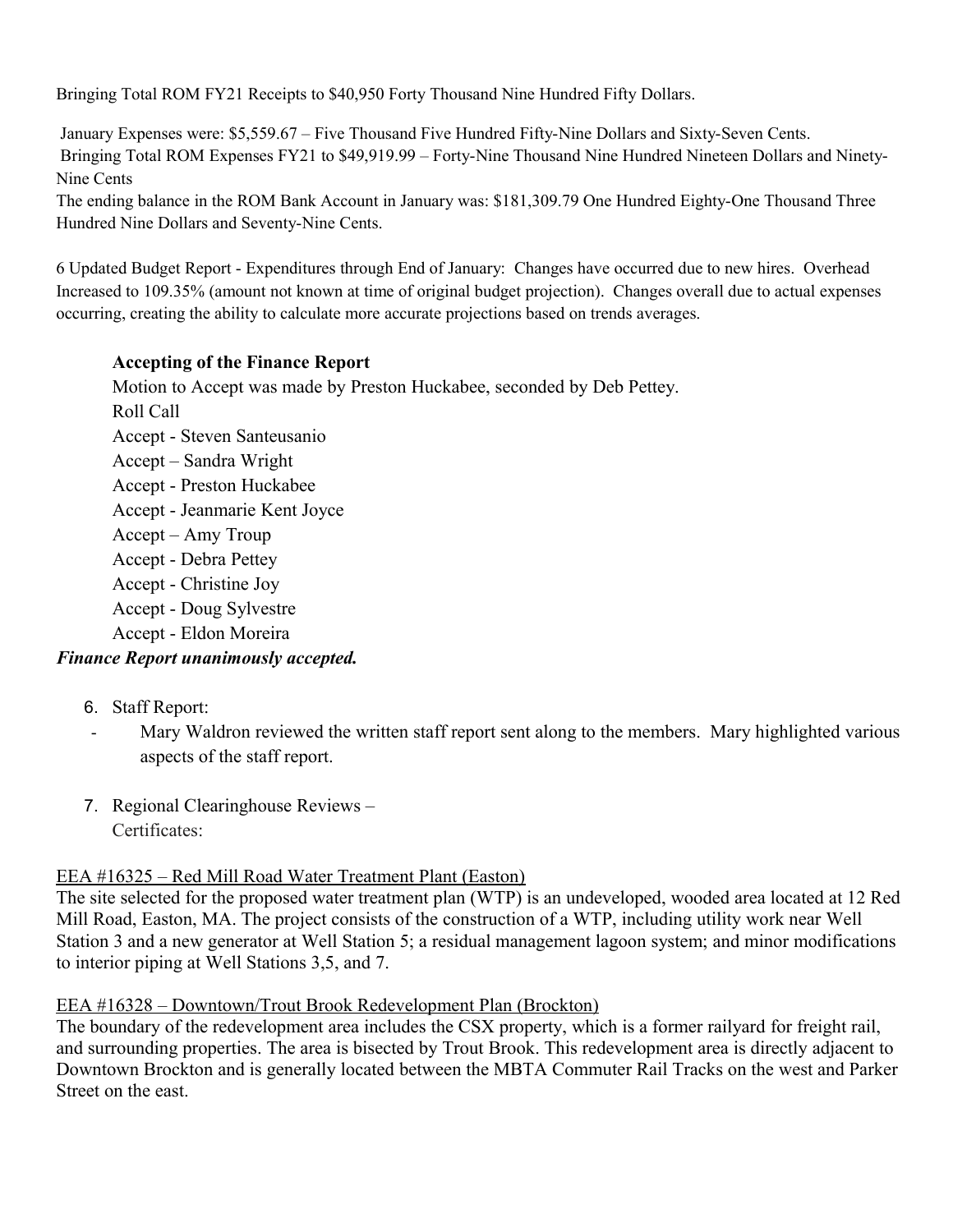Potential Build-out from this plan:

- Residential Apartments: 250-300 units (Monthly Rent: \$1,350-\$1,900/month)
- Single-Family Detached Houses: 31 lots
- Commercial Flex:  $\sim$ 185,000 SF
- Retail/Office Ground Floor:  $\sim$ 14,000 SF
- Public Safety Building or Commercial Flex:  $~63,000$  SF

### **Environmental Impact Reports (EIRs)**

EEA #16268 – Proposed Duxbury Beach Nature-Based Storm Damage Protection Project (Duxbury) The proposed project includes 4 key components:

- 1. Oceanside beach and dune nourishment
- 2. Bayside erosion control
- 3. Flood vulnerability reductions along roadway
- 4. Powder Point Bridge abutment area erosion control

Comments on the EIR are due by February 22, 2021

8. Old Business –

Status of the Retirement Legislation. Legislation has been filed to try to fix the issue so that we are not dealing with this on an annual basis. MARPA is leading the efforts. Mary will be working with Bob Moran to prepare a PowerPoint presentation for all the Council members.

Eldon Moreira made a motion to support the MARPA legislation to make corrections, seconded by

Roll Call

Accept - Steven Santeusanio Accept – Sandra Wright Accept - Preston Huckabee Accept - Jeanmarie Kent Joyce Accept – Amy Troup Accept - Debra Pettey Accept - Christine Joy Accept - Doug Sylvestre Accept - Eldon Moreira

# *Support for the legislation was unanimously accepted.*

- 9. New Business:
	- Christine Joy provided a PowerPoint Presentation on the Town of Plympton. It was warmly received.
	- Christine stated the need to reword the OCPC Agenda so that discussion does not happen without a proper posting and notification. It is imperative that OCPC abides by the Open Meeting Law.
	- Legal Counsel for OCPC. Mary Waldron reviewed the process that OCPC has engaged legal counsel. It was properly voted on in December when a personnel matter came about. Preston Huckabee read through the agreement and noted that it was open ended, asked about how the tasks for Murphy Hessie